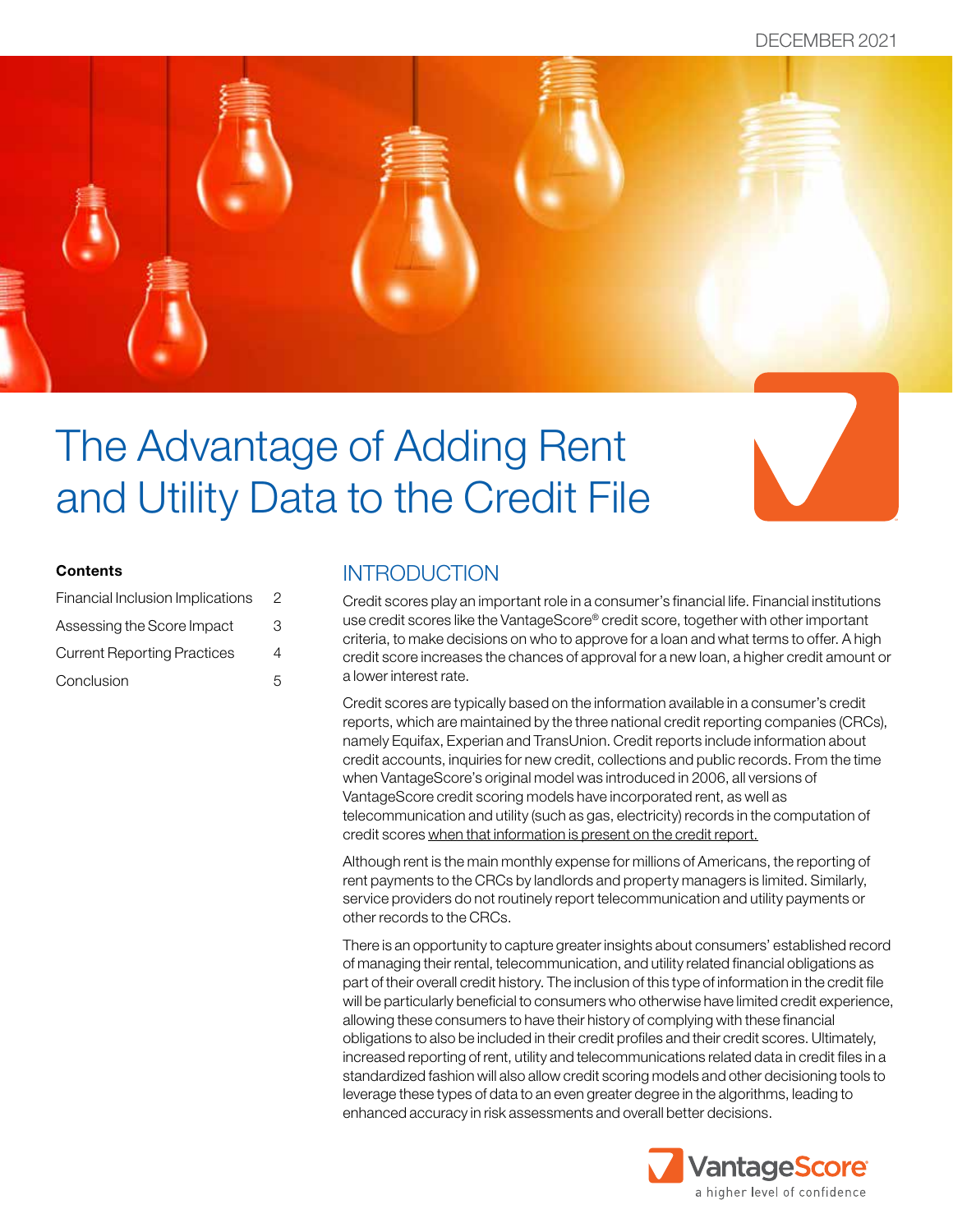# FINANCIAL INCLUSION IMPLICATIONS

The inclusion of rent, utility and telecommunications related activity on consumers' credit files will also benefit minority populations, who tend to have more limited credit profiles and lower home ownership rates. An analysis based on the U.S. Census Bureau's 2019 American Community Survey (ACS) shows that the percentage of households that are renters is significantly higher in areas where more than 10% of the population is African American or Hispanic when compared to areas with a lower minority representation. For example, areas where African Americans make up more than 10% of the population have, on average, 41.5% of the households renting as compared to 30.2% for areas with lower African American populations.

Increased rent reporting will be particularly beneficial for minority populations, especially given that they otherwise tend to have more limited information on their credit files. Combining the same 2019 ACS information with credit file data from the CRCs, we note that consumers living in areas with higher renter rates tend to have thinner files compared to those living in areas with higher homeownership rates. In fact, 11.2% of consumers in high renter areas (i.e., where more than 40% of the households are renters) have Thin Files, compared to 8.1% for consumers living in lower renter areas (i.e., where less than 25% of the households are renters).

A greater percentage of consumers living in areas with high renter rates fall into the "Newly Scoreable" segments in VantageScore models. Given the limited data in their credit files, these consumers are invisible if using conventional models but can be scored through VantageScore models. This newly scoreable segment is made up of consumers with young credit files, consumers who have been recently inactive with credit, and consumers who do not have any accounts reported to credit files but do have other information present, such as collections, credit inquiries and public records.<sup>2</sup> 15.6% of consumers living in areas with high renter rates fall into this Newly Scoreable segment, compared with 12.7% of consumers in areas with high rates of homeownership. A higher percentage of consumers (5.4%) are not scoreable with conventional models in higher renter areas as compared with high home ownership areas (3.5%).

It is important to note that because each person's credit history is unique, the impact of reporting additional rent, telecommunication and utility accounts will differ from one consumer to another. There are many unique factors that will impact a consumer credit score, related to such items as the age and mix of credit accounts, payment history, utilization, and newly opened credit accounts, among others. It is also important to note that the results may differ from one credit scoring model to the next as factors considered in various models may vary.

An analysis of the credit file data compositions for different race and ethnicity groups provides further evidence of the limited credit file information available for minority consumers. A greater percentage of African American and Hispanic consumers have Thin Files (i.e., less than three credit accounts). Further, the newly scoreable rates, as well as the rate of consumers who are not conventionally scoreable, are significantly higher among African American and Hispanic communities. The limited credit data that is currently available for these consumers underscores the potential benefit of including rent, utility and telecommunications information in these consumers' credit files.

# ASSESSING THE SCORE IMPACT

VantageScore conducted a simulation analysis which demonstrates the impact of adding rent, telecommunication or utility accounts when calculating consumer credit scores using the VantageScore 3.0 model. In this analysis, the effects of adding one or more rent, telecommunication or utility accounts were explored using several hypothetical consumer profiles with different levels of experience and histories with credit products. The hypothetical consumer profiles analyzed ranged from consumers with a limited credit footprint (Thin File) to consumers with well-established (Full File) credit profiles, as well as consumers with clean payment histories versus consumers with prior delinquencies. The analysis also addressed the impact of adding rent, telecommunication or utility accounts on the conventionally "credit invisible" consumer profiles that are Newly Scoreable using a VantageScore model, including young to credit consumers (with a clean or a tarnished credit history), inactive consumers, as well as consumers with no credit accounts but with other data on their credit files, such as collections and inquiries.

The simulation analyzed scenarios which incrementally added 12 months of clean payment history (i.e., no missed payments) on the credit file using hypothetical monthly payment amounts of \$1,700 for rent, and between \$100-\$300 for electric, gas and cell phone bills. Another scenario was evaluated assuming that the consumer had missed one payment on one of those accounts in the current month.

The results of the study indicate that consumers can see a significant benefit to their credit scores if rent, telecommunication or utility accounts are added to their credit reports.



|                                           | <b>Proportion of Renters in an Area</b><br>25% to 40%<br>>40%<br>< 25% |       |       |
|-------------------------------------------|------------------------------------------------------------------------|-------|-------|
| <b>Full File Consumers</b>                | 75.7%                                                                  | 72.4% | 67.8% |
| <b>Thin File Consumers</b>                | 8.1%                                                                   | 8.9%  | 11.2% |
| Consumers Newly Scoreable by VantageScore | 12.7%                                                                  | 14.6% | 15.6% |
| <b>Unscored Consumers</b>                 | 3.5%                                                                   | 4.1%  | 5.4%  |
|                                           |                                                                        |       |       |

<sup>2</sup> Please refer to the research studies "Credit Scoring and Financial Inclusion" and "Credit Invisible No Longer: examining the relationship between socioeconomic disparities and scoreability" for an in-depth discussion on Newly Scoreables: [https://vss.credit/research.](https://vss.credit/research)

|                                           | <b>Minority Representation in Area</b>                                                   |                                                     |                                                   |                                                                                |
|-------------------------------------------|------------------------------------------------------------------------------------------|-----------------------------------------------------|---------------------------------------------------|--------------------------------------------------------------------------------|
|                                           | <b>Neither African</b><br><b>Americans nor</b><br>Hispanics >10% of<br><b>Population</b> | <b>Hispanics</b><br>$>10\%$ of<br><b>Population</b> | <b>African</b><br>Americans >10%<br>of Population | <b>Both African</b><br><b>Americans</b><br>and Hispanics<br>>10% of Population |
| <b>Full File Consumers</b>                | 74.6%                                                                                    | 72.3%                                               | 69.2%                                             | 68.3%                                                                          |
| <b>Thin File Consumers</b>                | 8.2%                                                                                     | 10.1%                                               | 9.4%                                              | 10.8%                                                                          |
| Consumers Newly Scoreable by VantageScore | 13.6%                                                                                    | 13.3%                                               | 16.7%                                             | 15.5%                                                                          |
| <b>Unscored Consumers</b>                 | 3.5%                                                                                     | 4.4%                                                | 4.7%                                              | 5.4%                                                                           |

### Credit Score Benefits (Points) from Adding up to Three Rental/Telecom/Utility Accounts